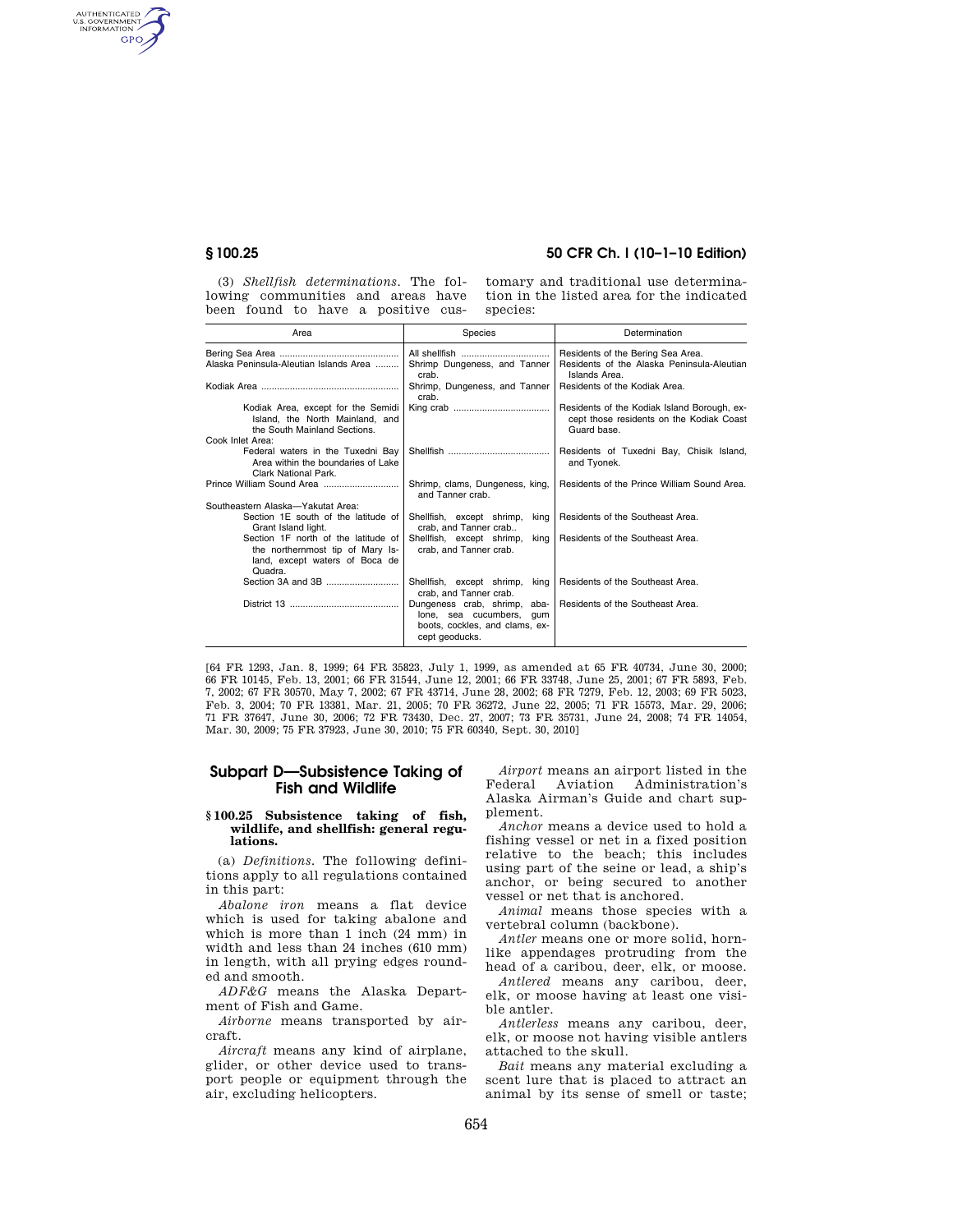however, those parts of legally taken animals that are not required to be salvaged and which are left at the kill site are not considered bait.

*Beach seine* means a floating net which is designed to surround fish and is set from and hauled to the beach.

*Bear* means black bear, or brown or grizzly bear.

*Big game* means black bear, brown bear, bison, caribou, Sitka black-tailed deer, elk, mountain goat, moose, musk ox, Dall sheep, wolf, and wolverine.

*Bow* means a longbow, recurve bow, or compound bow, excluding a crossbow or any bow equipped with a mechanical device that holds arrows at full draw.

*Broadhead* means an arrowhead that is not barbed and has two or more steel cutting edges having a minimum cutting diameter of not less than seveneighths of an inch.

*Brow tine* means a tine on the front portion of a moose antler, typically projecting forward from the base of the antler toward the nose.

*Buck* means any male deer.

*Bull* means any male moose, caribou, elk, or musk oxen.

*Calf* means a moose, caribou, elk, musk ox, or bison less than 12 months old.

*Cast net* means a circular net with a mesh size of no more than 12 inches and weights attached to the perimeter, which, when thrown, surrounds the fish and closes at the bottom when retrieved.

*Char* means the following species: Arctic char (*Salvelinus alpinis*), lake trout (*Salvelinus namaycush*), brook trout (*Salvelinus fontinalis*), and Dolly Varden (*Salvelinus malma*).

*Closed season* means the time when fish, wildlife, or shellfish may not be taken.

*Crab* means the following species: red king crab (*Paralithodes camshatica*), blue king crab (*Paralithodes platypus*), brown king crab (*Lithodes aequispina*), scarlet king crab *Lithodes couesi,* all species of tanner or snow crab (*Chionoecetes* spp.), and Dungeness crab (*Cancer magister*).

*Cub bear* means a brown or grizzly bear in its first or second year of life, or a black bear (including cinnamon and blue phases) in its first year of life.

*Depth of net* means the perpendicular distance between cork line and lead line expressed as either linear units of measure or as a number of meshes, including all of the web of which the net is composed.

*Designated hunter or fisherman* means a Federally qualified hunter or fisherman who may take all or a portion of another Federally qualified hunter's or fisherman's harvest limit(s) only under situations approved by the Board.

*Dip net* means a bag-shaped net supported on all sides by a rigid frame; the maximum straight-line distance between any two points on the net frame, as measured through the net opening, may not exceed 5 feet; the depth of the bag must be at least one-half of the greatest straight-line distance, as measured through the net opening; no portion of the bag may be constructed of webbing that exceeds a stretched measurement of 4.5 inches; the frame must be attached to a single rigid handle and be operated by hand.

*Diving gear* means any type of hard hat or skin diving equipment, including SCUBA equipment; a tethered, umbilical, surface-supplied unit; or snorkel.

*Drainage* means all of the lands and waters comprising a watershed, including tributary rivers, streams, sloughs, ponds, and lakes, which contribute to the water supply of the watershed.

*Drawing permit* means a permit issued to a limited number of Federally qualified subsistence users selected by means of a random drawing.

*Drift gillnet* means a drifting gillnet that has not been intentionally staked, anchored, or otherwise fixed in one place.

*Edible meat* means the breast meat of ptarmigan and grouse, and, those parts of caribou, deer, elk, mountain goat, moose, musk oxen, and Dall sheep that are typically used for human consumption, which are: The meat of the ribs, neck, brisket, front quarters as far as the distal (bottom) joint of the radiusulna (knee), hindquarters as far as the distal joint (bottom) of the tibia-fibula (hock) and that portion of the animal between the front and hindquarters; however, *edible meat* of species listed in this definition does not include: Meat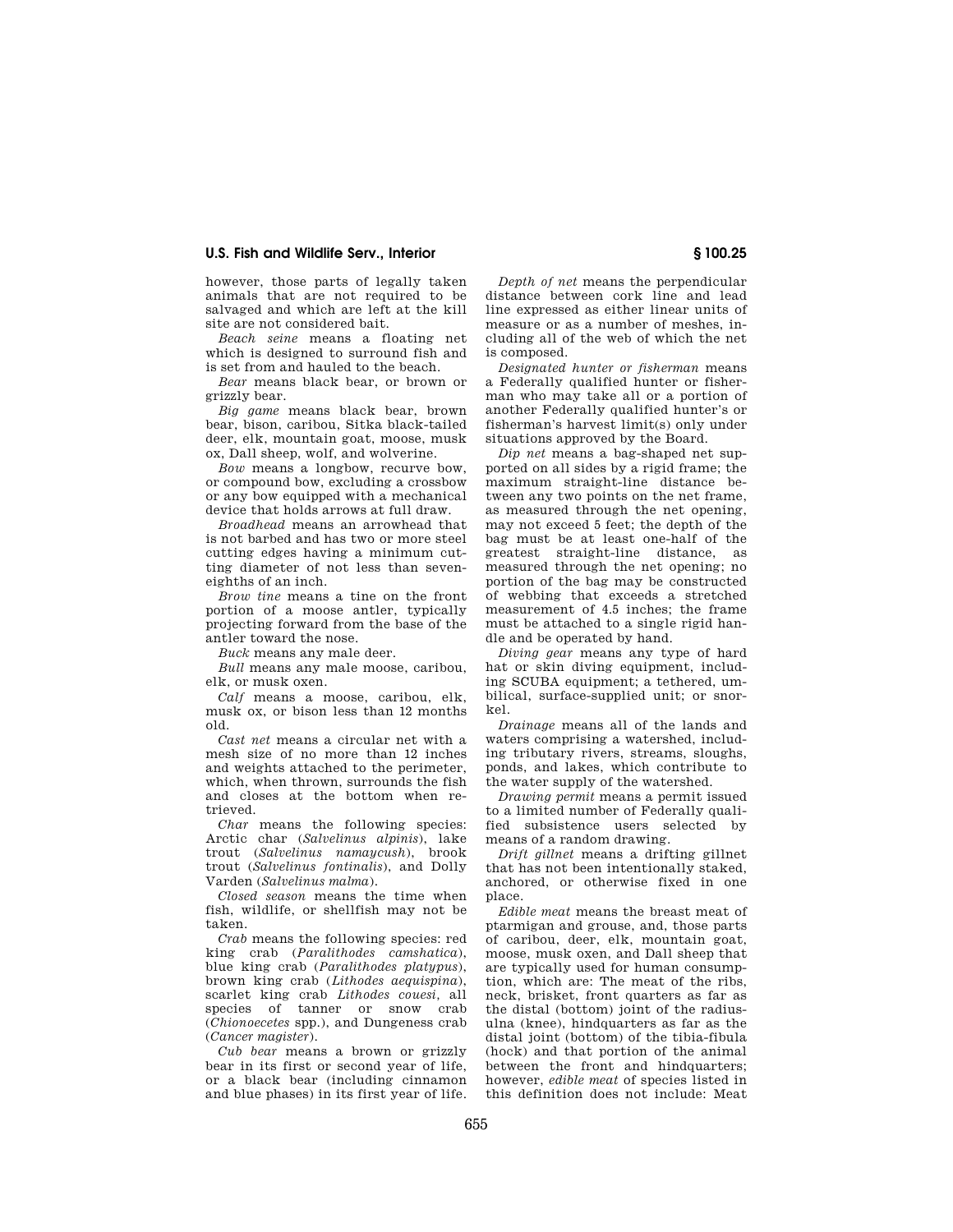of the head, meat that has been damaged and made inedible by the method of taking, bones, sinew, and incidental meat reasonably lost as a result of boning or close trimming of the bones, or viscera. For black bear, brown and grizzly bear, ''edible meat'' means the meat of the front quarter and hindquarters and meat along the backbone (backstrap).

*Federally qualified subsistence user*  means a rural Alaska resident qualified to harvest fish or wildlife on Federal public lands in accordance with the Federal Subsistence Management Regulations in this part.

*Field* means an area outside of established year-round dwellings, businesses, or other developments usually associated with a city, town, or village; *field* does not include permanent hotels or roadhouses on the State road system or at State or Federally maintained airports.

*Fifty-inch (50-inch) moose* means a bull moose with an antler spread of 50 inches or more.

*Fish wheel* means a fixed, rotating device, with no more than four baskets on a single axle, for catching fish, which is driven by river current or other means.

*Fresh water of streams and rivers*  means the line at which fresh water is separated from salt water at the mouth of streams and rivers by a line drawn headland to headland across the mouth as the waters flow into the sea.

*Full curl horn* means the horn of a Dall sheep ram; the tip of which has grown through 360 degrees of a circle described by the outer surface of the horn, as viewed from the side, or that both horns are broken, or that the sheep is at least 8 years of age as determined by horn growth annuli.

*Furbearer* means a beaver, coyote arctic fox, red fox, lynx, marten, mink, weasel, muskrat, river (land) otter, red squirrel, flying squirrel, ground squirrel, marmot, wolf, or wolverine.

*Fyke net* means a fixed, funneling (fyke) device used to entrap fish.

*Gear* means any type of fishing apparatus.

*Gillnet* means a net primarily designed to catch fish by entanglement in a mesh that consists of a single sheet of webbing which hangs between cork

**§ 100.25 50 CFR Ch. I (10–1–10 Edition)** 

line and lead line, and which is fished from the surface of the water.

*Grappling hook* means a hooked device with flukes or claws, which is attached to a line and operated by hand.

*Groundfish* or *bottomfish* means any marine fish except halibut, osmerids, herring and salmonids.

*Grouse* collectively refers to all species found in Alaska, including spruce grouse, ruffed grouse, sooty grouse  $blue$ , and grouse.

*Hand purse seine* means a floating net which is designed to surround fish and which can be closed at the bottom by pursing the lead line; pursing may only be done by hand power, and a free-running line through one or more rings attached to the lead line is not allowed.

*Handicraft* means a finished product made by a rural Alaskan resident from the nonedible byproducts of fish or wildlife and is composed wholly or in some significant respect of natural materials. The shape and appearance of the natural material must be substantially changed by the skillful use of hands, such as sewing, weaving, drilling, lacing, beading, carving, etching, scrimshawing, painting, or other means, and incorporated into a work of art, regalia, clothing, or other creative expression, and can be either traditional or contemporary in design. The handicraft must have substantially greater monetary and aesthetic value than the unaltered natural material alone.

*Handline* means a hand-held and operated line, with one or more hooks attached.

*Hare or hares* collectively refers to all species of hares (commonly called rabbits) in Alaska and includes snowshoe hare and tundra hare.

*Harvest limit* means the number of any one species permitted to be taken by any one person or designated group, per specified time period, in a Unit or portion of a Unit in which the taking occurs even if part or all of the harvest is preserved. A fish, when landed and killed by means of rod and reel, becomes part of the harvest limit of the person originally hooking it.

*Herring pound* means an enclosure used primarily to contain live herring over extended periods of time.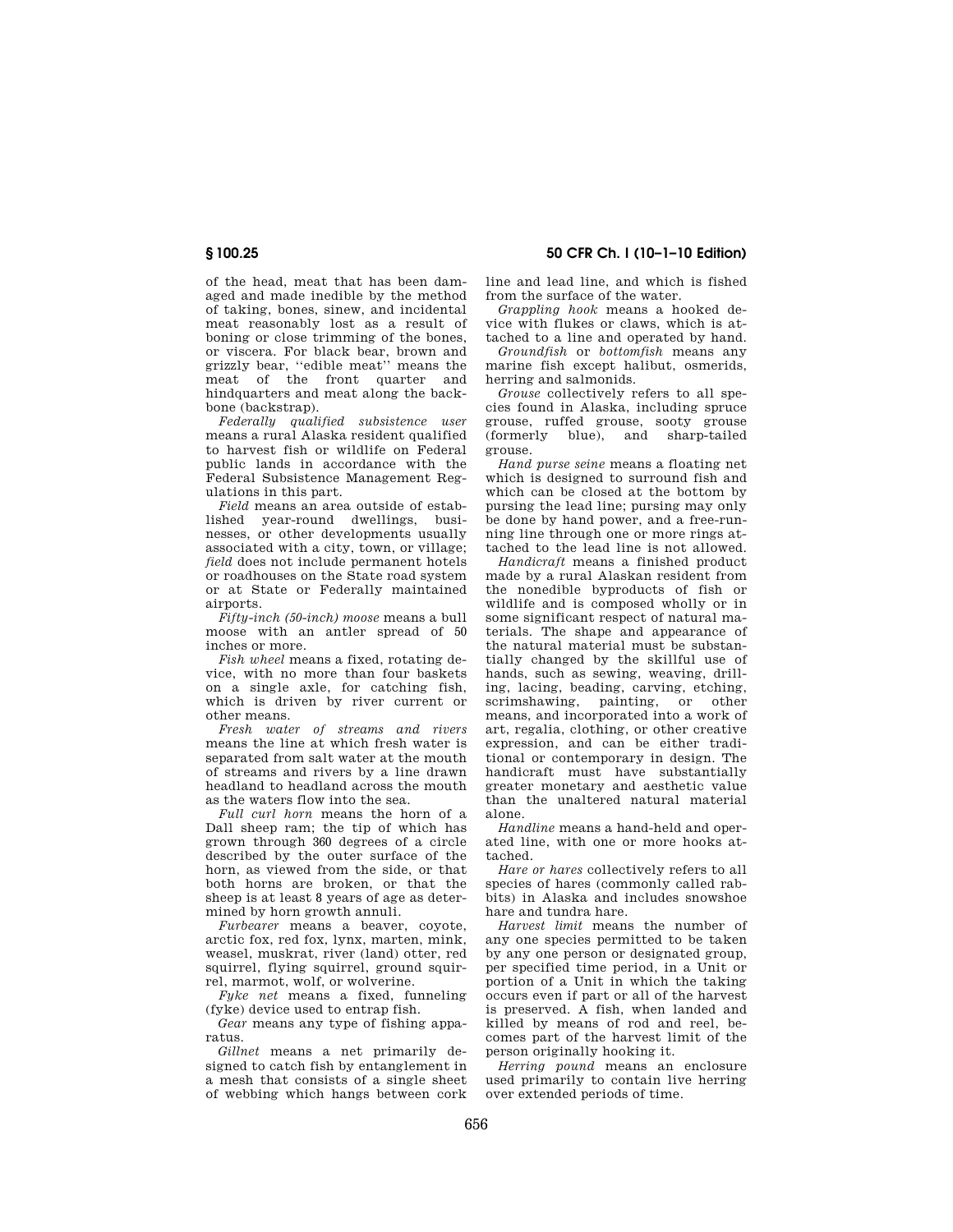*Highway* means the drivable surface of any constructed road.

*Household* means that group of people residing in the same residence.

*Hung measure* means the maximum length of the cork line when measured wet or dry with traction applied at one end only.

*Hunting* means the taking of wildlife within established hunting seasons with archery equipment or firearms, and as authorized by a required hunting license.

*Hydraulic clam digger* means a device using water or a combination of air and water used to harvest clams.

*Jigging gear* means a line or lines with lures or baited hooks, drawn through the water by hand, and which are operated during periods of ice cover from holes cut in the ice, or from shore ice and which are drawn through the water by hand.

*Lead* means either a length of net employed for guiding fish into a seine, set gillnet, or other length of net, or a length of fencing employed for guiding fish into a fish wheel, fyke net, or dip net.

*Legal limit of fishing gear* means the maximum aggregate of a single type of fishing gear permitted to be used by one individual or boat, or combination of boats in any particular regulatory area, district, or section.

*Long line* means either a stationary, buoyed, or anchored line, or a floating, free-drifting line with lures or baited hooks attached.

*Marmot* collectively refers to all species of marmot that occur in Alaska, including the hoary marmot, Alaska marmot, and the woodchuck.

*Mechanical clam digger* means a mechanical device used or capable of being used for the taking of clams.

*Mechanical jigging machine* means a mechanical device with line and hooks used to jig for halibut and bottomfish, but does not include hand gurdies or rods with reels.

*Mile* means a nautical mile when used in reference to marine waters or a statute mile when used in reference to fresh water.

*Motorized vehicle* means a motor-driven land, air, or water conveyance.

*Open season* means the time when wildlife may be taken by hunting or trapping; an open season includes the first and last days of the prescribed season period.

*Otter* means river or land otter only, excluding sea otter.

*Permit hunt* means a hunt for which State or Federal permits are issued by registration or other means.

*Poison* means any substance that is toxic or poisonous upon contact or ingestion.

*Possession* means having direct physical control of wildlife at a given time or having both the power and intention to exercise dominion or control of wildlife either directly or through another person or persons.

*Possession limit* means the maximum number of fish, grouse, or ptarmigan a person or designated group may have in possession if they have not been canned, salted, frozen, smoked, dried, or otherwise preserved so as to be fit for human consumption after a 15-day period.

*Pot* means a portable structure designed and constructed to capture and retain live fish and shellfish in the water.

*Ptarmigan* collectively refers to all species found in Alaska, including white-tailed ptarmigan, rock ptarmigan, and willow ptarmigan.

*Purse seine* means a floating net which is designed to surround fish and which can be closed at the bottom by means of a free-running line through one or more rings attached to the lead line.

*Ram* means a male Dall sheep.

*Registration permit* means a permit that authorizes hunting and is issued to a person who agrees to the specified hunting conditions. Hunting permitted by a registration permit begins on an announced date and continues throughout the open season, or until the season is closed by Board action. Registration permits are issued in the order requests are received and/or are based on priorities as determined by 50 CFR 100.17 and 36 CFR 242.17.

*Regulatory year* means July 1–June 30, except for fish and shellfish, for which it means April 1–March 31.

*Ring net* means a bag-shaped net suspended between no more than two frames; the bottom frame may not be larger in perimeter than the top frame;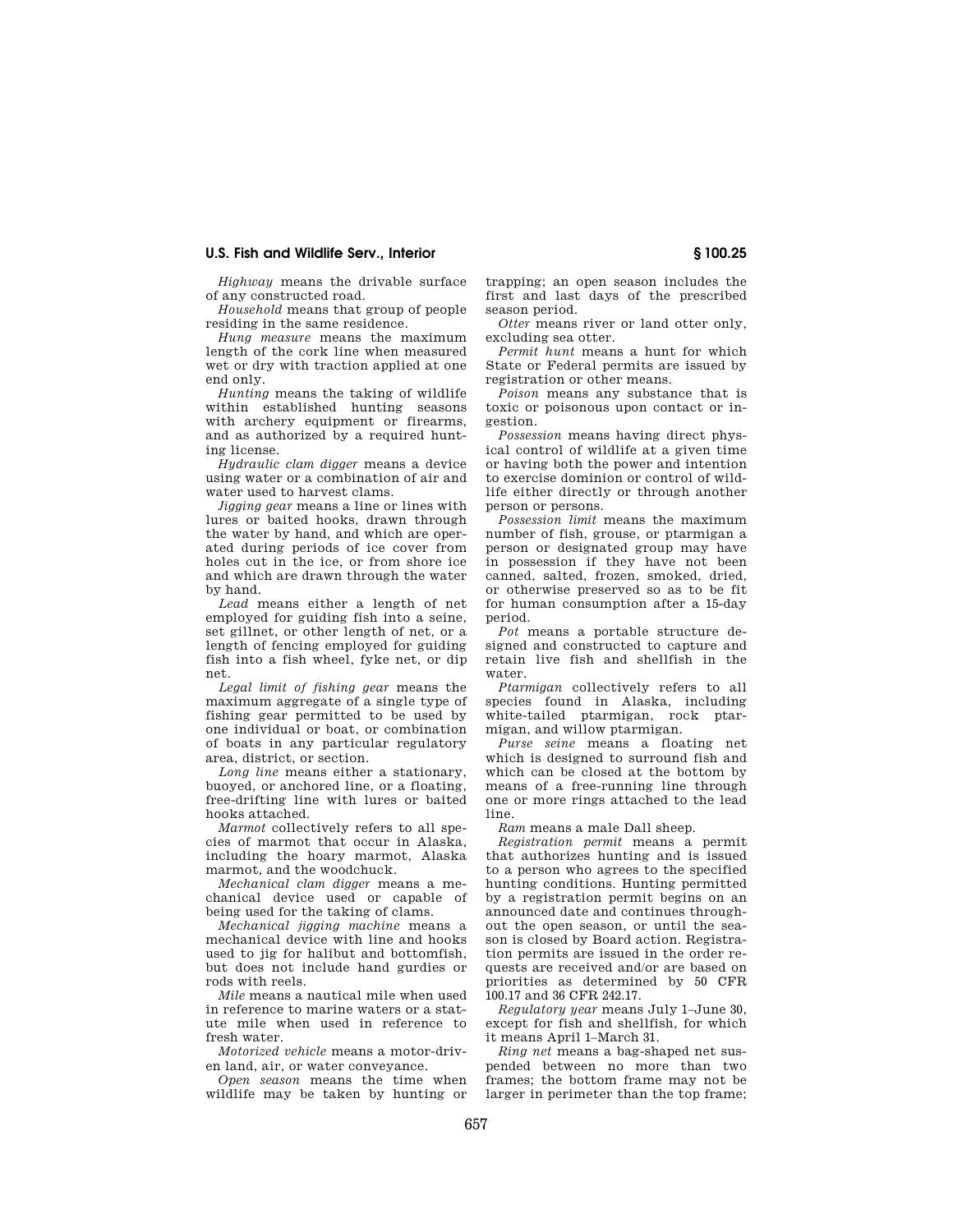**§ 100.25 50 CFR Ch. I (10–1–10 Edition)** 

the gear must be nonrigid and collapsible so that free movement of fish or shellfish across the top of the net is not prohibited when the net is employed.

*Rockfish* means all species of the genus *Sebastes.* 

*Rod and reel* means either a device upon which a line is stored on a fixed or revolving spool and is deployed through guides mounted on a flexible pole, or a line that is attached to a pole. In either case, bait or an artificial fly or lure is used as terminal tackle. This definition does not include the use of rod and reel gear for snagging.

*Salmon* means the following species: pink salmon (*Oncorhynchus gorbuscha*); sockeye salmon (*Oncorhynchus nerka*); Chinook salmon (*Oncorhynchus tshawytscha*); coho salmon<br>(*Oncorhynchus kisutch*); and chum  $(Oncorhynchus)$ salmon (*Oncorhynchus keta*).

*Salmon stream* means any stream used by salmon for spawning, rearing, or for traveling to a spawning or rearing area.

*Salvage* means to transport the edible meat, skull, or hide, as required by regulation, of a regulated fish, wildlife, or shellfish to the location where the edible meat will be consumed by humans or processed for human consumption in a manner which saves or prevents the edible meat from waste, and preserves the skull or hide for human use.

*Scallop dredge* means a dredge-like device designed specifically for and capable of taking scallops by being towed along the ocean floor.

*Sea urchin rake* means a hand-held implement, no longer than 4 feet, equipped with projecting prongs used to gather sea urchins.

*Sealing* means placing a mark or tag on a portion of a harvested animal by an authorized representative of the ADF&G; *sealing* includes collecting and recording information about the conditions under which the animal was harvested, and measurements of the specimen submitted for sealing or surrendering a specific portion of the animal for biological information.

*Set gillnet* means a gillnet that has been intentionally set, staked, anchored, or otherwise fixed.

*Seven-eighths curl horn* means the horn of a male Dall sheep, the tip of which has grown through seven-eights (315 degrees) of a circle, described by the outer surface of the horn, as viewed from the side, or with both horns broken.

*Shovel* means a hand-operated implement for digging clams.

*Skin, hide, pelt, or fur* means any tanned or untanned external covering of an animal's body. However, for bear, the skin, hide, pelt, or fur means the external covering with claws attached.

*Snagging* means hooking or attempting to hook a fish elsewhere than in the mouth.

*Spear* means a shaft with a sharp point or fork-like implement attached to one end, which is used to thrust through the water to impale or retrieve fish, and which is operated by hand.

*Spike-fork moose* means a bull moose with only one or two tines on either antler; male calves are not spike-fork bulls.

*Stretched measure* means the average length of any series of 10 consecutive meshes measured from inside the first knot and including the last knot when wet; the 10 meshes, when being measured, must be an integral part of the net, as hung, and measured perpendicular to the selvages; measurements will be made by means of a metal tape measure while the 10 meshes being measured are suspended vertically from a single peg or nail, under 5-pound weight.

*Subsistence fishing permit* means a subsistence harvest permit issued by the Alaska Department of Fish and Game or the Federal Subsistence Board.

*Take* or *Taking* means to fish, pursue, hunt, shoot, trap, net, capture, collect, kill, harm, or attempt to engage in any such conduct.

*Tine* or *antler point* refers to any point on an antler, the length of which is greater than its width and is at least one inch.

*To operate fishing gear* means any of the following: To deploy gear in the water; to remove gear from the water; to remove fish or shellfish from the gear during an open season or period; or to possess a gillnet containing fish during an open fishing period, except that a gillnet which is completely clear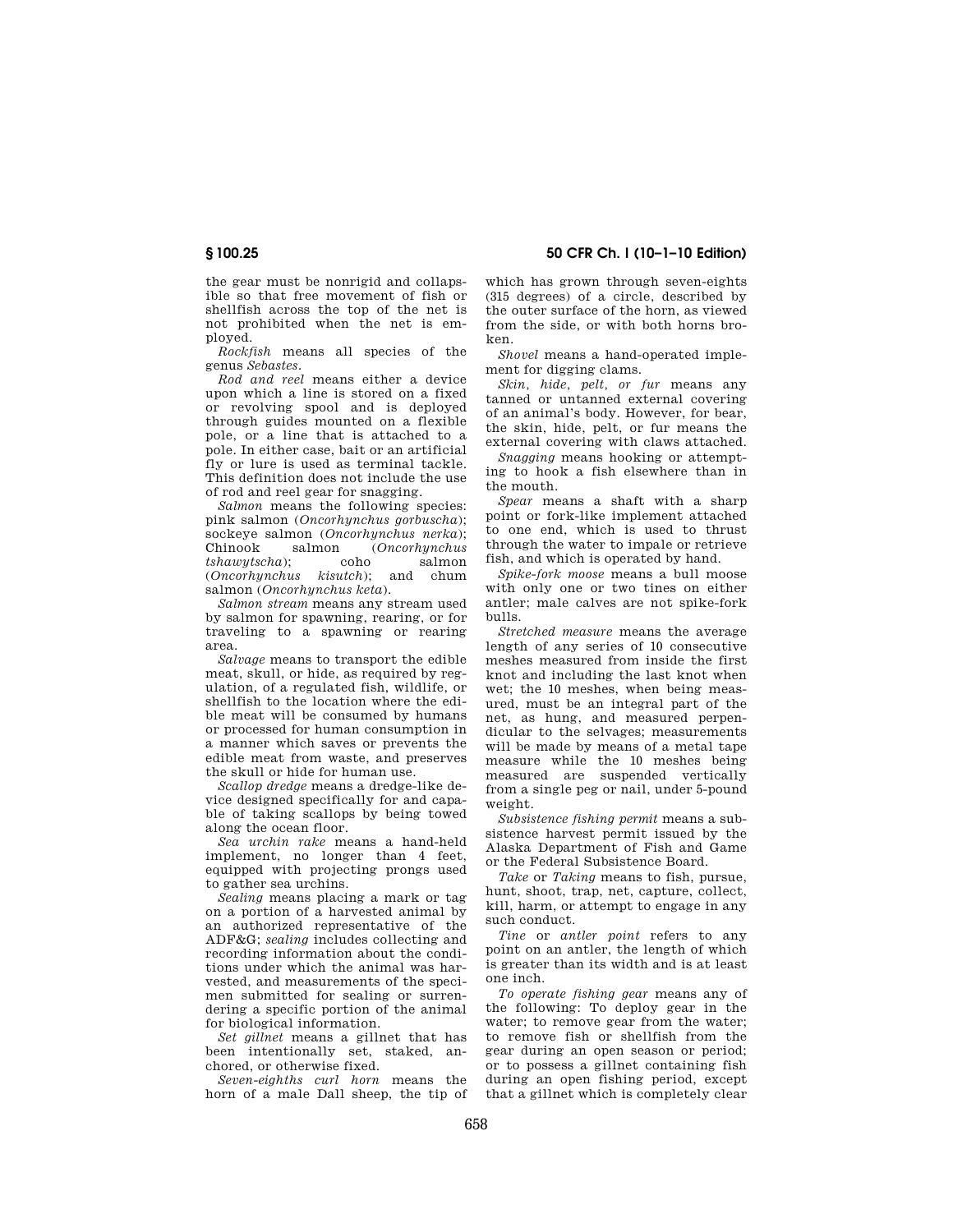of the water is not considered to be operating for the purposes of minimum distance requirement.

*Transportation* means to ship, convey, carry, or transport by any means whatever and deliver or receive for such shipment, conveyance, carriage, or transportation.

*Trapping* means the taking of furbearers within established trapping seasons and with a required trapping license.

*Trawl* means a bag-shaped net towed through the water to capture fish or shellfish, and includes beam, otter, or pelagic trawl.

*Troll gear* means a power gurdy troll gear consisting of a line or lines with lures or baited hooks which are drawn through the water by a power gurdy; hand troll gear consisting of a line or lines with lures or baited hooks which are drawn through the water from a vessel by hand trolling, strip fishing, or other types of trolling, and which are retrieved by hand power or hand-powered crank and not by any type of electrical, hydraulic, mechanical, or other assisting device or attachment; or dinglebar troll gear consisting of one or more lines, retrieved and set with a troll gurdy or hand troll gurdy, with a terminally attached weight from which one or more leaders with one or more lures or baited hooks are pulled through the water while a vessel is making way.

*Trophy* means a mount of a big game animal, including the skin of the head (cape) or the entire skin, in a lifelike representation of the animal, including a lifelike representation made from any part of a big game animal; "tro-<br>phy" also includes a "Europear also includes a "European mount'' in which the horns or antlers and the skull or a portion of the skull are mounted for display.

*Trout* means the following species: cutthroat trout (*Oncorhynchus clarki)*  and rainbow/steelhead trout (*Oncorhynchus mykiss*).

*Unclassified wildlife or unclassified species* means all species of animals not otherwise classified by the definitions in this paragraph (a), or regulated under other Federal law as listed in paragraph (i) of this section.

*Ungulate* means any species of hoofed mammal, including deer, caribou, elk, moose, mountain goat, Dall sheep, and musk ox.

*Unit* and *Subunit* means one of the geographical areas in the State of Alaska known as Game Management Units, or GMUs, as defined in the codified Alaska Department of Fish and Game regulations found in Title 5 of the Alaska Administrative Code and collectively listed in this part as Units or Subunits.

*Wildlife* means any hare, ptarmigan, grouse, ungulate, bear, furbearer, or unclassified species and includes any part, product, egg, or offspring thereof, or carcass or part thereof.

(b) Taking fish, wildlife, or shellfish for subsistence uses by a prohibited method is a violation of this part. Seasons are closed unless opened by Federal regulation. Hunting, trapping, or fishing during a closed season or in an area closed by this part is prohibited. You may not take for subsistence fish, wildlife, or shellfish outside established Unit or Area seasons, or in excess of the established Unit or Area harvest limits, unless otherwise provided for by the Board. You may take fish, wildlife, or shellfish under State regulations on public lands, except as otherwise restricted at §§100.26 through 100.28. Unit/Area-specific restrictions or allowances for subsistence taking of fish, wildlife, or shellfish are identified at §§100.26 through 100.28.

(c) *Harvest limits.* 

(1) Harvest limits authorized by this section and harvest limits established in State regulations may not be accumulated unless specified otherwise in §§100.26, 100.27. or 100.28.

(2) Fish, wildlife, or shellfish taken by a designated individual for another person pursuant to §100.10(d)(5)(ii) counts toward the individual harvest limit of the person for whom the fish, wildlife, or shellfish is taken.

(3) A harvest limit may apply to the number of fish, wildlife, or shellfish that can be taken daily, seasonally and/or during a regulatory year or held in possession.

(4) Unless otherwise provided, any person who gives or receives fish, wildlife, or shellfish must furnish, upon a request made by a Federal or State agent, a signed statement describing the following: Names and addresses of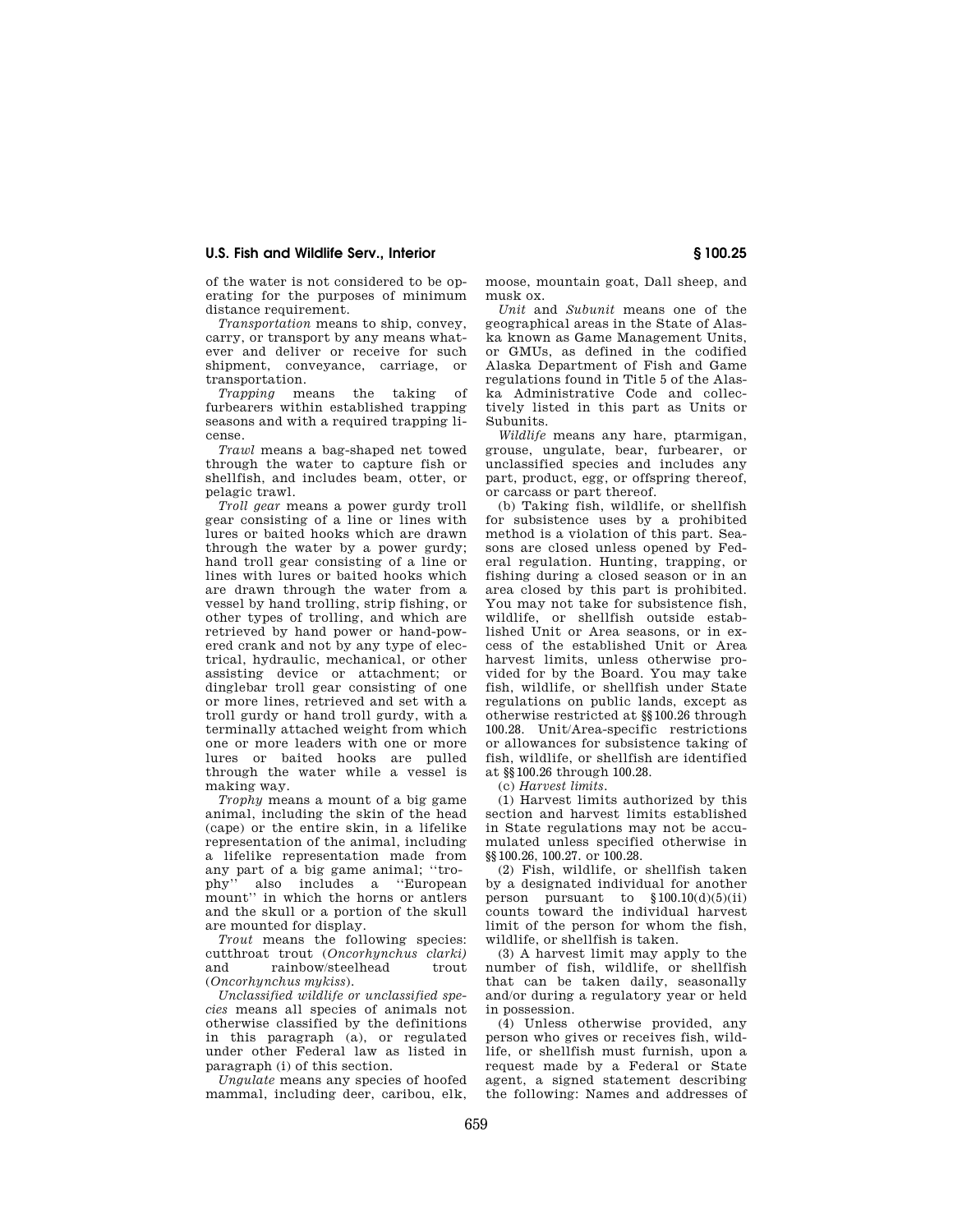persons who gave and received fish, wildlife, or shellfish; the time and place that the fish, wildlife, or shellfish was taken; and identification of species transferred. Where a qualified subsistence user has designated another qualified subsistence user to take fish, wildlife, or shellfish on his or her behalf in accordance with  $$100.10(d)(5)(ii)$ , the permit must be furnished in place of a signed statement.

(d) *Fishing by designated harvest permit.* 

(1) Any species of fish that may be taken by subsistence fishing under this part may be taken under a designated harvest permit.

(2) If you are a Federally qualified subsistence user, you (beneficiary) may designate another Federally qualified subsistence user to take fish on your behalf. The designated fisherman must obtain a designated harvest permit prior to attempting to harvest fish and must return a completed harvest report. The designated fisherman may fish for any number of beneficiaries but may have no more than two harvest limits in his/her possession at any one time.

(3) The designated fisherman must have in possession a valid designated fishing permit when taking, attempting to take, or transporting fish taken under this section, on behalf of a beneficiary.

(4) The designated fisherman may not fish with more than one legal limit of gear.

(5) You may not designate more than one person to take or attempt to take fish on your behalf at one time. You may not personally take or attempt to take fish at the same time that a designated fisherman is taking or attempting to take fish on your behalf.

(e) *Hunting by designated harvest permit.* If you are a Federally qualified subsistence user (recipient), you may designate another Federally qualified subsistence user to take deer, moose and caribou on your behalf unless you are a member of a community operating under a community harvest system or unless unit-specific regulations in §100.26 preclude or modify the use of the designated hunter system or allow the harvest of additional species by a designated hunter. The designated

**§ 100.25 50 CFR Ch. I (10–1–10 Edition)** 

hunter must obtain a designated hunter permit and must return a completed harvest report. The designated hunter may hunt for any number of recipients but may have no more than two harvest limits in his/her possession at any one time, unless otherwise specified in unit-specific regulations in §100.26.

(f) A rural Alaska resident who has been designated to take fish, wildlife, or shellfish on behalf of another rural Alaska resident in accordance with §100.10(d)(5)(ii) must promptly deliver the fish, wildlife, or shellfish to that rural Alaska resident and may not charge the recipient for his/her services in taking the fish, wildlife, or shellfish or claim for themselves the meat or any part of the harvested fish, wildlife, or shellfish.

(g) *Cultural/educational program permits.* 

(1) A qualifying program must have instructors, enrolled students, minimum attendance requirements, and standards for successful completion of the course. Applications must be submitted to the Federal Subsistence Board through the Office of Subsistence Management and should be submitted 60 days prior to the earliest desired date of harvest. Harvest must be reported and any animals harvested will count against any established Federal harvest quota for the area in which it is harvested.

(2) Requests for follow-up permits must be submitted to the in-season or local manager and should be submitted 60 days prior to the earliest desired date of harvest.

(h) *Permits.* If a subsistence fishing or hunting permit is required by this part, the following permit conditions apply unless otherwise specified in this section:

(1) You may not take more fish, wildlife, or shellfish for subsistence use than the limits set out in the permit;

(2) You must obtain the permit prior to fishing or hunting;

(3) You must have the permit in your possession and readily available for inspection while fishing, hunting, or transporting subsistence-taken fish, wildlife, or shellfish;

(4) If specified on the permit, you must keep accurate daily records of the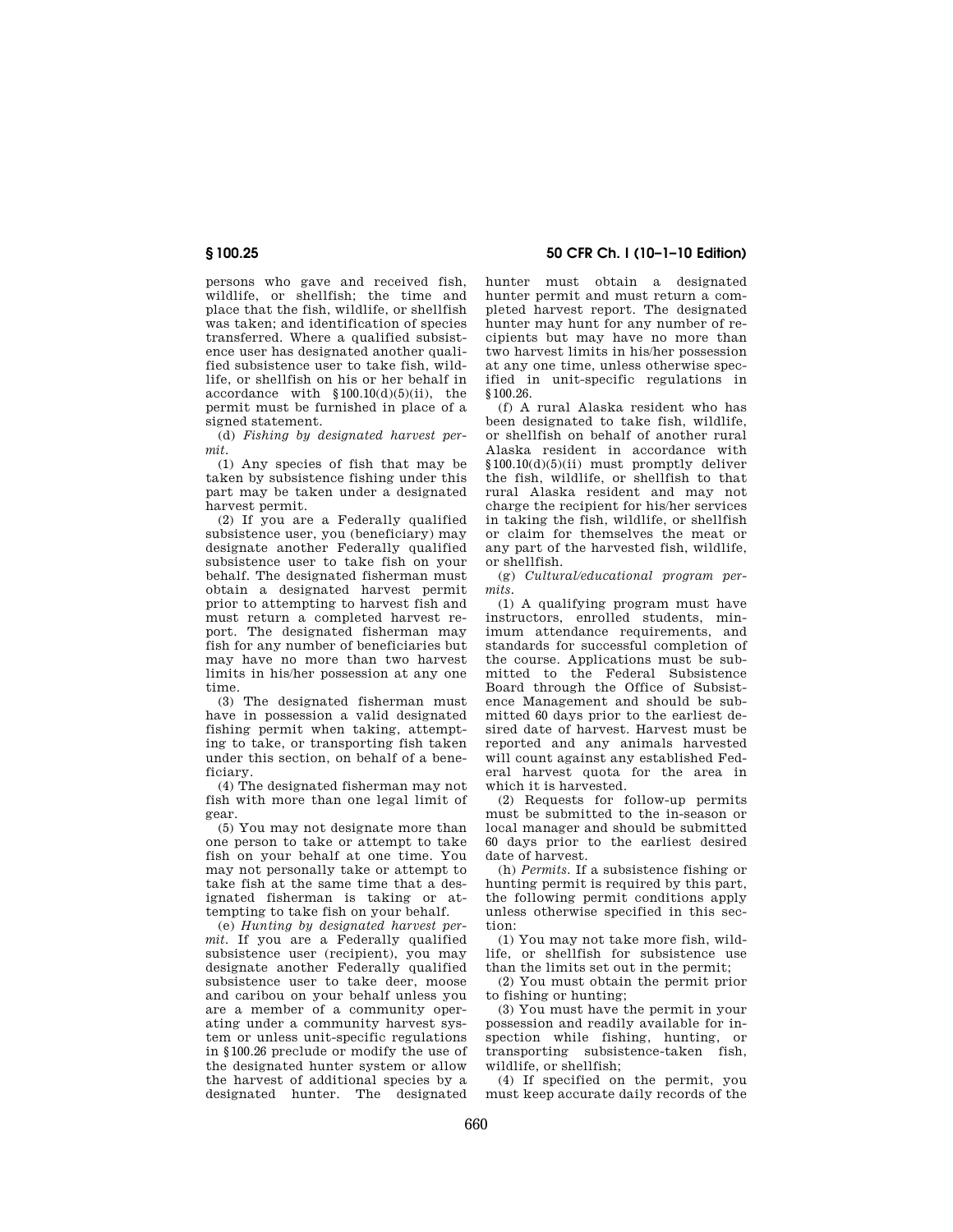harvest, showing the number of fish, wildlife, or shellfish taken, by species, location and date of harvest, and other such information as may be required for management or conservation purposes; and

(5) If the return of harvest information necessary for management and conservation purposes is required by a permit and you fail to comply with such reporting requirements, you are ineligible to receive a subsistence permit for that activity during the following regulatory year, unless you demonstrate that failure to report was due to loss in the mail, accident, sick-<br>ness or other unavoidable cirness, or other unavoidable cumstances.

(i) You may not possess, transport, give, receive, or barter fish, wildlife, or shellfish that was taken in violation of Federal or State statutes or a regulation promulgated hereunder.

(j) *Utilization of fish, wildlife, or shellfish.* 

(1) You may not use wildlife as food for a dog or furbearer, or as bait, except as allowed for in §100.26, §100.27, or §100.28, or except for the following:

(i) The hide, skin, viscera, head, or bones of wildlife;

(ii) The skinned carcass of a furbearer;

(iii) Squirrels, hares (rabbits), grouse, or ptarmigan; however, you may not use the breast meat of grouse and ptarmigan as animal food or bait;

(iv) Unclassified wildlife.

(2) If you take wildlife for subsistence, you must salvage the following parts for human use:

(i) The hide of a wolf, wolverine, coyote, fox, lynx, marten, mink, weasel, or otter;

(ii) The hide and edible meat of a brown bear, except that the hide of brown bears taken in Units 5, 9B, 17, 18, portions of 19A and 19B, 21D, 22, 23, 24, and 26A need not be salvaged;

(iii) The hide and edible meat of a black bear;

(iv) The hide or meat of squirrels, hares, marmots, beaver, muskrats, or unclassified wildlife.

(3) You must salvage the edible meat of ungulates, bear, grouse, and ptarmigan.

(4) You may not intentionally waste or destroy any subsistence-caught fish

or shellfish; however, you may use for bait or other purposes whitefish, herring, and species for which bag limits, seasons, or other regulatory methods and means are not provided in this section, as well as the head, tail, fins, and viscera of legally taken subsistence fish.

(5) Failure to salvage the edible meat may not be a violation if such failure is caused by circumstances beyond the control of a person, including theft of the harvested fish, wildlife, or shellfish, unanticipated weather conditions, or unavoidable loss to another animal.

(6) If you are a Federally qualified subsistence user, you may sell handicraft articles made from the skin, hide, pelt, or fur, including claws, of a black bear.

(i) In Units 1, 2, 3, 4, and 5, you may sell handicraft articles made from the skin, hide, pelt, fur, claws, bones, teeth, sinew, or skulls of a black bear taken from Units 1, 2, 3, or 5.

(ii) [Reserved]

(7) If you are a Federally qualified subsistence user, you may sell handicraft articles made from the skin, hide, pelt, or fur, including claws, of a brown bear taken from Units 1–5, 9A–C, 9E, 12, 17, 20, 22, 23, 24B (only that portion within Gates of the Arctic National Park), 25, or 26.

(i) In Units 1, 2, 3, 4, and 5, you may sell handicraft articles made from the skin, hide, pelt, fur, claws, bones, teeth, sinew, or skulls of a brown bear taken from Units 1, 4, or 5.

(ii) [Reserved]

(8) If you are a Federally qualified subsistence user, you may sell the raw fur or tanned pelt with or without claws attached from legally harvested furbearers.

(9) If you are a Federally qualified subsistence user, you may sell handicraft articles made from the nonedible byproducts (including, but not limited to, skin, shell, fins, and bones) of subsistence-harvested fish or shellfish.

(10) If you are a Federally qualified subsistence user, you may sell handicraft articles made from nonedible byproducts of wildlife harvested for subsistence uses (excluding bear), to include; skin, hide, pelt, fur, claws, bones (except skulls of moose, caribou, elk, deer, sheep, goat and musk ox), teeth,